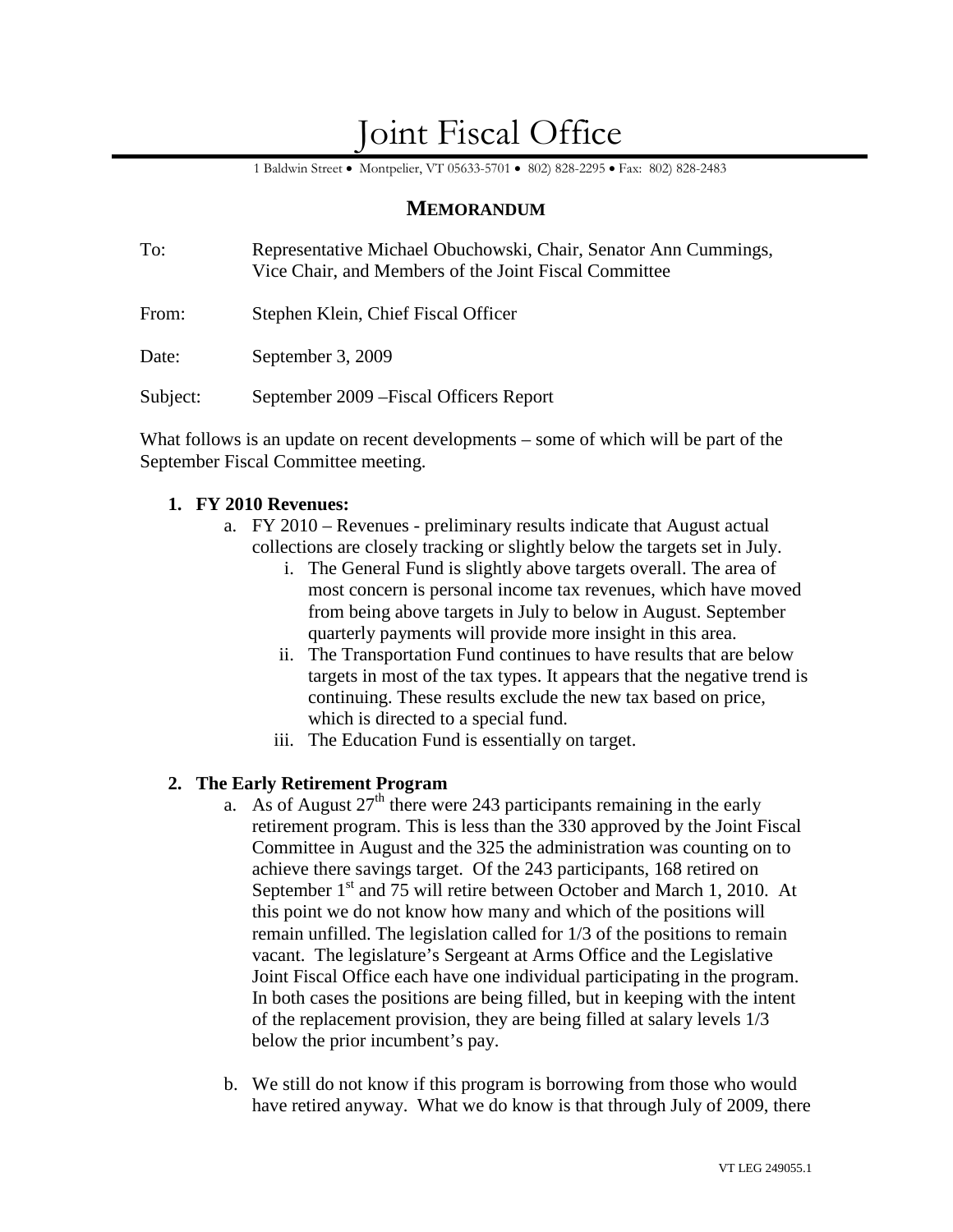were 222 employees that retired this year. This compares to 300 retirements for the full year in the past few years. If, for the remainder of the year, non-early retirement retirees continue even at half the usual rate, it would appear that the early retirement plan participants represent retirements greater than would otherwise have been expected. We will watch this in the months ahead.

- **3. Medicaid and Global Commitment**: Our Global Commitment Waiver requires the setting of actuarially determined rates for each Medicaid Eligibility Group within the Waiver. These rates are required to be set by October  $1<sup>st</sup>$ . In order to meet that deadline, the administration is planning on submitting the state's rate request September 1, 2009, which provides CMS thirty days for review. The administration and our office continue to review Medicaid caseloads and costs. State health care programs continue to see enrollment gains. It is too early to know whether this portends substantially higher than anticipated costs than projected for FY 2010 and FY 2011. The Agency of Human Services has provided three scenarios. First, is an option that sets the rate roughly equal to the amount budgeted (assuming a level first quarter of FY 2011). The second sets the rates at a level of \$44 million gross funds over the amount budgeted, this would accommodate additional expenses from higher case load and trend, or if additional expenses are not incurred this rate level would build a balance in the Global Commitment Fund. Setting the rates at this level will require the use of the remaining Caseload Reserve for the state match. The third scenario would set the rates at the top end of the range established by the actuary. While this scenario would fully maximize the enhanced FMAP under ARRA, it would require \$38.5 million of additional state funds (\$25 million above the caseload reserve level). Based on discussions with the administration the second scenario, using caseload reserve funds, is the one that will be submitted. If the increased caseload we are experiencing comes with traditional costs per case, this could mean that greater FY 2010 costs roll forward into FY 2011 and beyond which would have substantial budget and deficit implications.
- **4. Global Commitment and Long-Term Care Waiver Renewals:** The Health Access Oversight Committee will be presenting its recommendation to move toward waiver extensions at the Joint Fiscal Committee meeting. These will be proposals for straight extension with minimal changes. The extension period is generally three years, trend rates will be the main area of discussion in the extension negotiations.
- **5. Health Care Reform:** Joint Fiscal Office, Legislative Council, Office of Vermont Health Access, and the Health Care Reform Commission continue to work with our congressional delegation and other states on the federal health care reform effort. As the timeline for federal action has been pushed back, the implications of federal health care reform for Vermont remain uncertain. We are hopeful we will have a better sense of its impact on our budget picture by